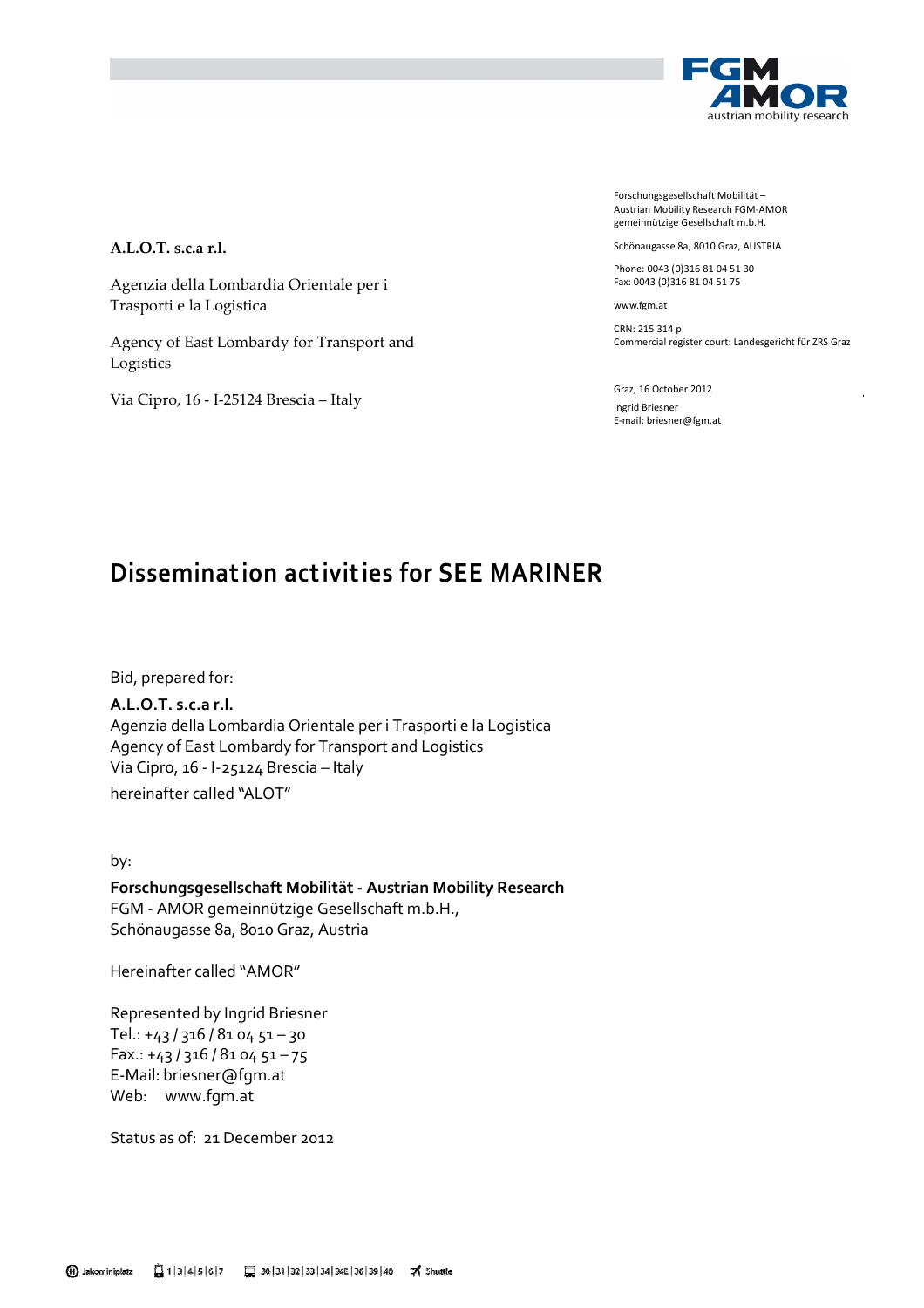



The penetration of the SEE Mariner results and outputs to the widest possible audience is of major importance for achieving the project goals. Communication and dissemination are essential for the success and the awareness level of the project as well as its applications.

AMOR intends to support A LOT in dissemination and communication activities in the frame of the SEE MARINER project by developing the webpage and promotional material according to the existing corporate design.

# Services offered

AMOR will offer the following services:

• Development of SEE MARINER website and intranet:

AMOR will set up the website which on the one hand will provide comfortable information access for external visitors and on the other hand fulfils internal communication tasks for the project partnership. The SEE MARINER website will contain a description of the project in general and will include the following sections: Home, Project, Results, Partners, News, Contact, Links, Downloads and Login plus any other section that may be considered necessary during the course of the project, such as the SEE MARINER system. Therefore ALOT together with FGM will work on it, in particular ALOT will receive the material from the partners (to be controlled with FGM what has been collected up to now and what is still missing); FGM AMOR will keep the website in function; ALOT will upload and update the website; FGM will facilitate the link between the SEE MARINER and the LP website at the end of the project.

The technical arrangement of integrating the SEE MARINER system into the web site will be coordinated by the Lead Partner in cooperation with ALOT and FGM AMOR FGM will facilitate the link between the SEE MARINER and the LP website at the end of the project.

• Development and layout of promotional material for the SEE MMS project AMOR will develop a standard presentation, a folder, a brochure, a notepad and the layout of rollerpen, project poster, teaser postcard, final brochure on the main finding and conclusions of the project, USB stick or CD ROM including significant project outputs, rollup that will be used to present the SEE MARINER project at conferences, events etc.

ALOT and FGM will work on it, in particular FGM is responsible for the design (layout and paging), also for this point we have to control with FGM what has been done up to now and on the basis of layout that means on the FGM templates ALOT will develop (layout) materials not yet produced.